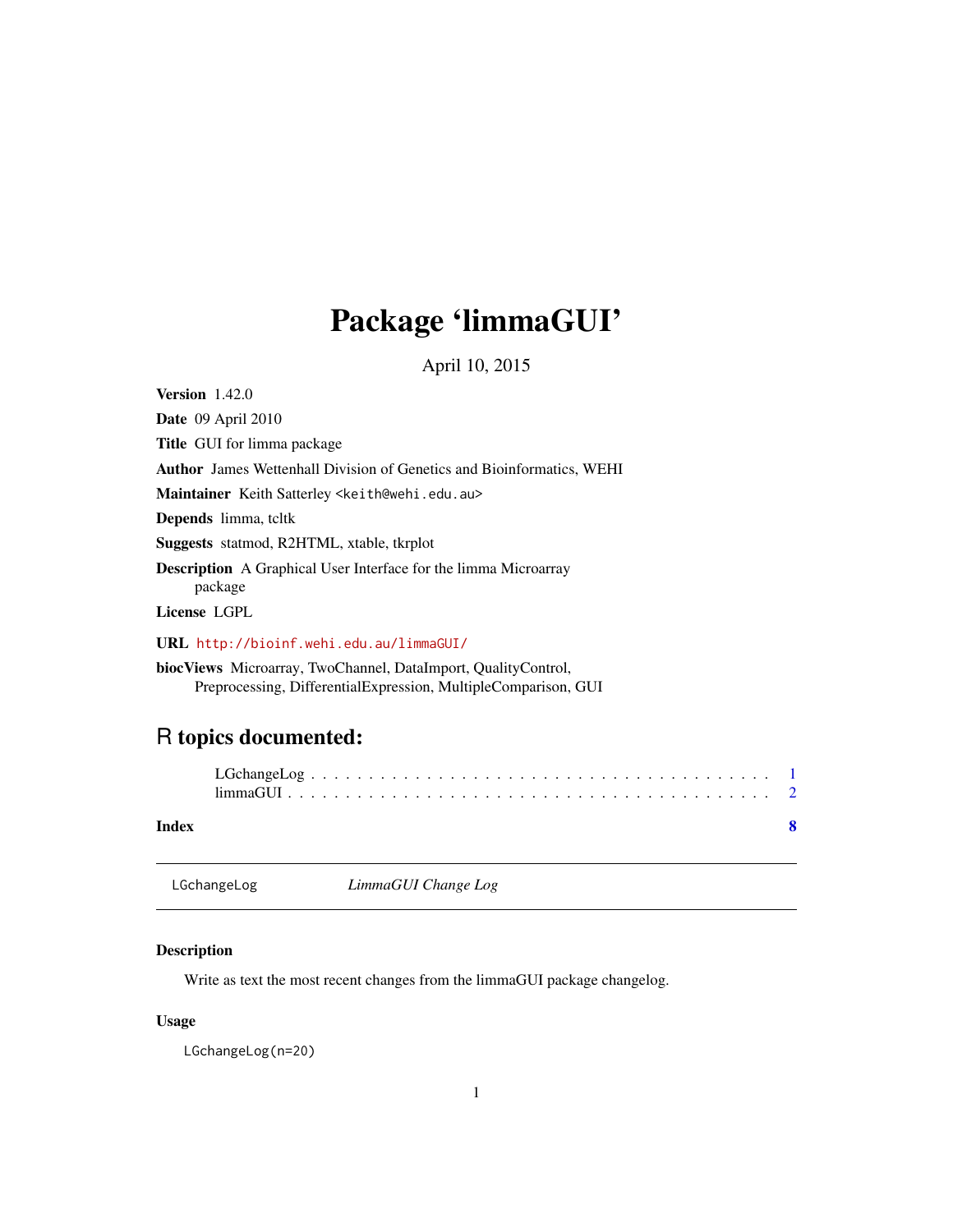#### <span id="page-1-0"></span>**Arguments**

n integer, number of lines to write of changelog.

#### Value

No value is produced, but a number of lines of text are written to standard output.

#### Author(s)

Gordon Smyth

limmaGUI *Graphical User Interface for the limma microarray package*

#### Description

Graphical User Interface for the limma microarray package

#### Usage

```
AboutLimmaGUI()
AboutNormalization()
BChelp()
ChooseContrastsParameterization(parameterizationTreeIndex)
ChooseEbayesStatistic()
ChooseParameterization()
ChoosePlotSymbolByClicking(spotType, cex)
ChooseSpotType(parameterizationTreeIndex)
ComputeContrasts()
CopyGraph(img)
CreateNewParameterization()
DeleteContrastsParameterization()
deleteItemFromList(list1, itemName = NULL, index = NULL)
DeleteParameterization()
DupCorBoxPlot()
ebayesBoxPlots()
evalRcode()
ExportHTMLreport()
ExportTopTable()
fixSeps(string)
GetBackgroundCorrectionMethod()
GetBetweenArrayNormalizationMethod()
GetCoef(parameterizationTreeIndex, whichCoef = "onlyOne")
GetComponentsToExportInHTMLreport(parameterizationIndex = NULL)
GetContrastsParameterizationName()
GetContrastsParameterizationNames(parameterizationTreeIndex)
GetDEcutoff()
```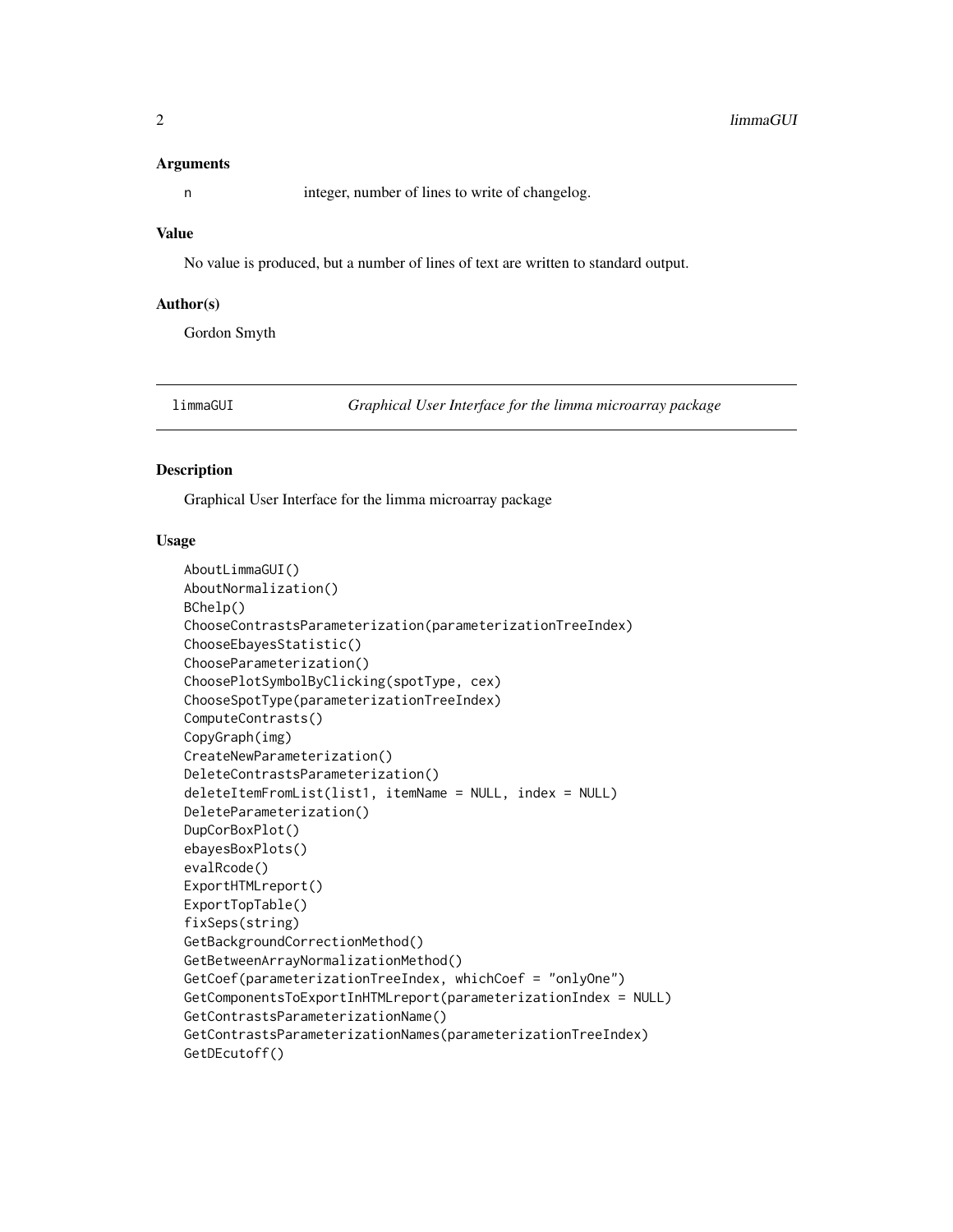#### limmaGUI 3

```
GetDesignOrContrasts(Design = FALSE, Contrasts = FALSE, NumContrasts = 0,
                     parameterizationIndex = 0)
GetGeneLabelsOptions()
GetImageAnalysisColumnHeadings()
GetImageProcessingFileType()
GetJpegOrPngParams(graphFileType)
GetJpegOrPngX11Params(graphFileType)
GetlimmaDataSetName()
GetlmFitMethod()
GetLowessType()
GetNEWxlim(xlim)
GetNormexpOffsetValue(CurrentNormexpOffsetValue)
GetNumParametersNoTargets()
getPackageVersion(pkgName)
GetParameterizationName()
GetParameterNames(parameterizationTreeIndex)
GetParametersAndOrContrasts(parameterizationTreeIndex, whatFor = "heat")
GetPlotLabels(plottitle = "", xlabel = "", ylabel = "")
GetPlotSize()
GetPlotTitle(plottitle = "")
GetPValueCutoff(p.value = 0.01)
GetReducedDuplicateSpacing(parameterizationTreeIndex)
GetRNATypesFrom.ContrastsFromDropDowns.String(string)
GetSlideNum()
GetSpotTypesForLinearModel()
GetSpotTypesIncludedNames(parameterizationTreeIndex)
GetWithinArrayNormalizationMethod()
GetWtAreaParams()
HeatDiagramDialog(parameterName)
HeatDiagramPlot()
HowManyDups()
HTMLplotUsingFunction(Caption = "", File = .HTML.file,
                 GraphRelativeDirectory = ".", GraphAbsoluteDirectory =
                 NULL, GraphFileName = "", GraphSaveAs = "png",
                 GraphBorder = 1, Align = "center", plotFunction =
                 NULL, Width = 600, Height = 600, PointSize = 12,
                 BG ="white", res = 72, ...)
ImageArrayPlot()
ImageArrayPlotDialog(slidenum)
ImportMA()
ImportMADialog()
initGlobals()
InitNewParameterization()
limmaGUI(BigfontsForlimmaGUIpresentation = FALSE)
limmaHelp()
limmaUsersGuide(view = TRUE)
lmFitMethodHelp()
LogOddsPlot()
```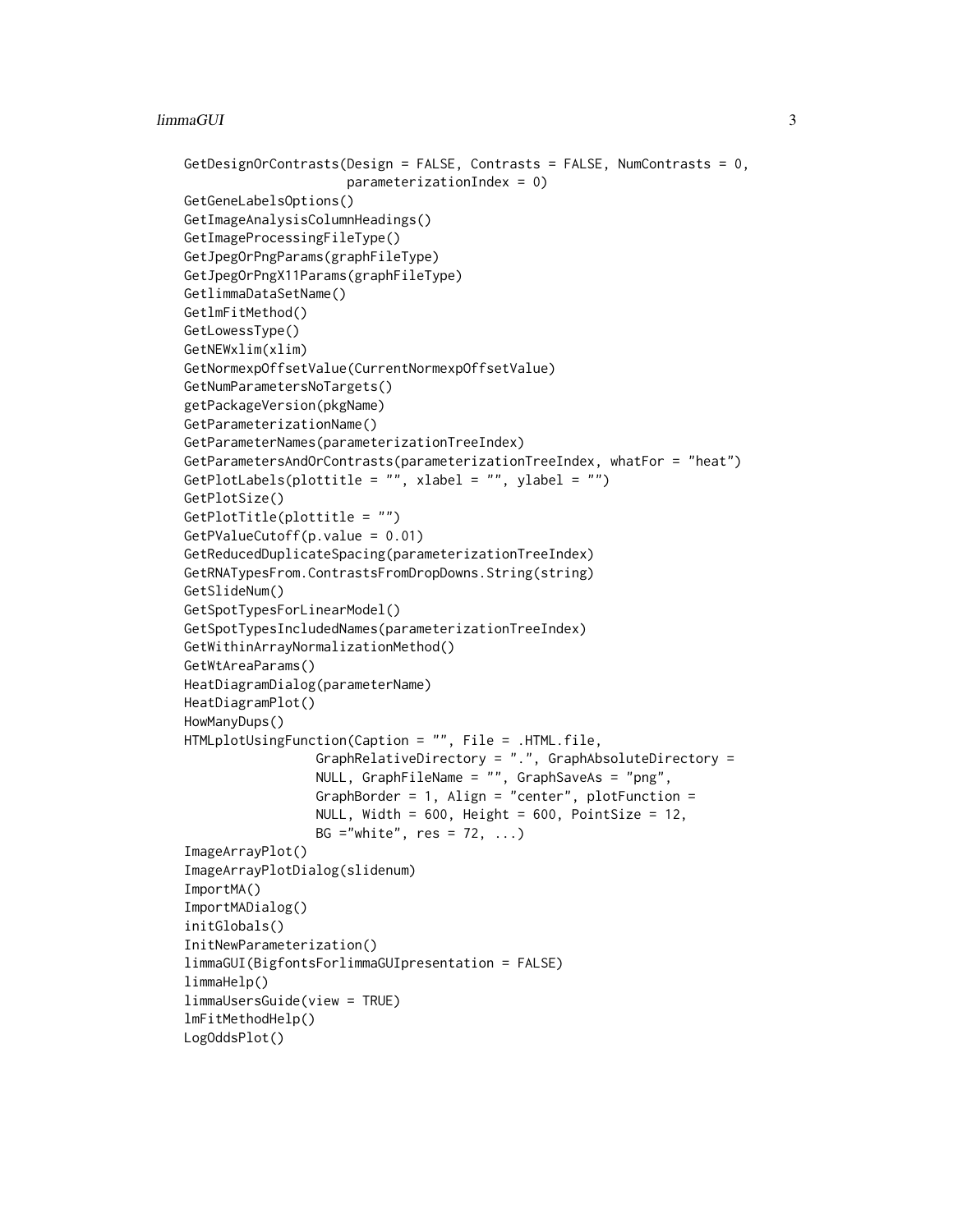```
MAPlot()
MAPlotAvg()
MBoxPlot()
MMPlot()
NewLimmaFile()
NormalizeNow()
nstrstr(haystack, needle)
onDestroy()
onExit()
OpenALimmaFile(FileName)
OpenGALandTargetsandSpotTypesfiles()
OpenGALFile()
OpenLimmaFile()
OpenSpotTypesFile()
OpenTargetsFile()
plotMAColorCoded()
PlotOptions()
PrintTipGroupMAPlot()
QQTplot()
read.marrayTools(MFile,AFile, path, verbose, sep, quote, header, ...)
ReadImageProcessingFiles()
Require(pkg)
Resize(img, plotFunction)
SaveAsLimmaFile()
SaveGraphAsJpeg(initialfile, plotFunction)
SaveGraphAsPDF(initialfile, plotFunction)
SaveGraphAsPNG(initialfile, plotFunction)
SaveGraphAsPostscript(initialfile, plotFunction)
SaveLimmaFile()
SelectPlotSymbols(SpotTypes)
SetLayoutParameters()
SetupPlotKeyBindings(tt, img)
SetupPlotMenus(tt, initialfile, plotFunction, img)
SetWD()
showChangeLog()
showCitations()
showGAL()
showTopTable(..., export = FALSE)
SimplifyContrastsExpression(string)
strstr(haystack, needle)
tclArrayVar()
TclRequire(tclPkg)
TryReadImgProcFile(expr)
UpdateSpotTypesStatus()
UpDownOrBoth()
VennDiagramPlot()
ViewDesignOrContrastsMatrixAsPairs(DesignOrContrasts, designOrContrastsList,
                 parameterizationIndex, contrastsParameterizationIndex
```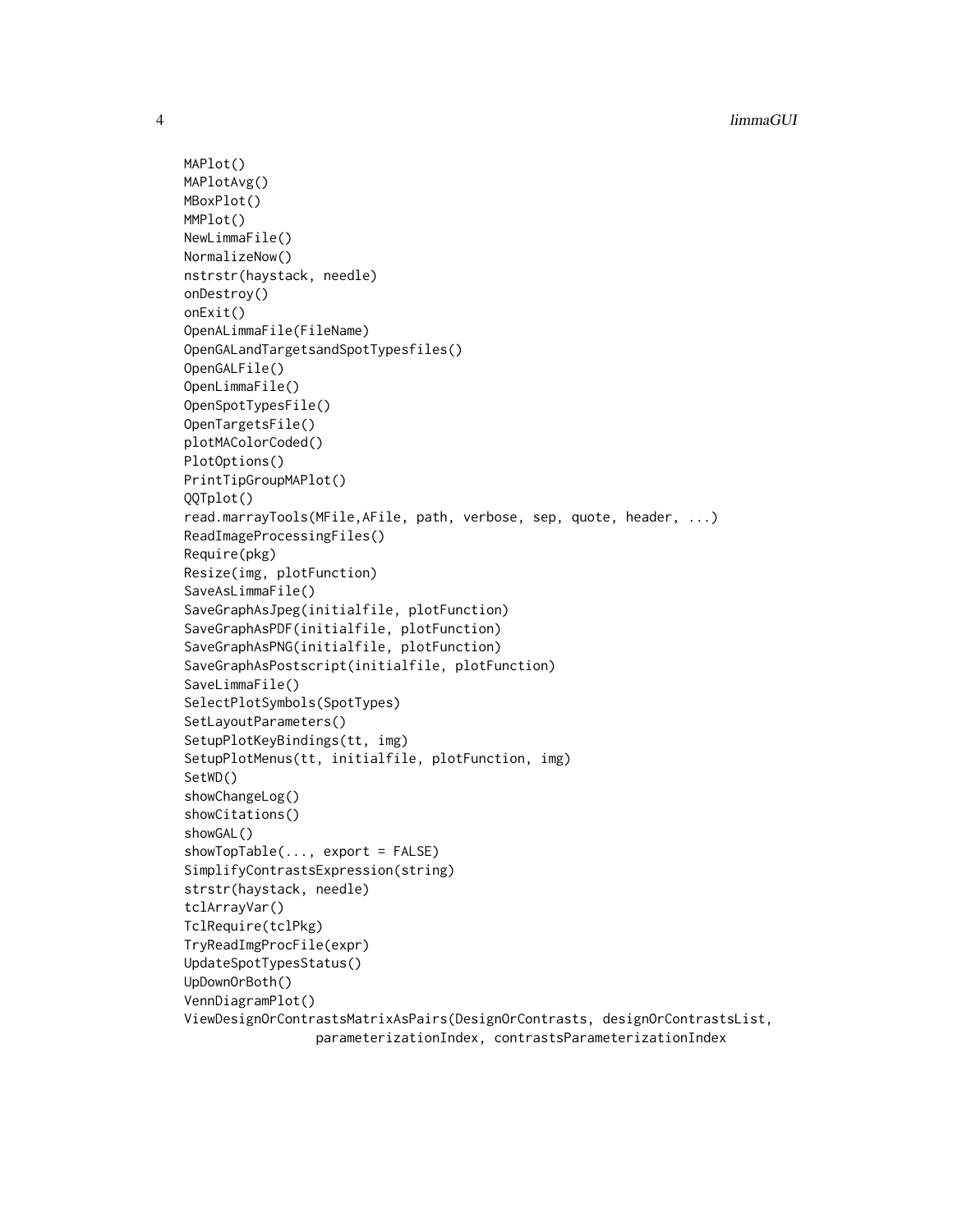#### limmaGUI 5

```
= NULL)ViewDesignOrContrastsMatrixInTable(DesignOrContrasts, designOrContrastsList,
                parameterizationIndex, contrastsParameterizationIndex
                = NULL)
ViewExistingContrastsParameterization()
ViewExistingParameterization()
ViewRNATargets()
ViewSpotTypes()
```
#### Arguments

|                           | BigfontsForlimmaGUIpresentation                                                                                                                           |
|---------------------------|-----------------------------------------------------------------------------------------------------------------------------------------------------------|
|                           | If set to TRUE, larger fonts are used. However, some font sizes are not con-<br>trolled by limmaGUI and so must be adjusted in the operating system, e.g. |
|                           | in the Control Panel in Windows under Display, Appearance.                                                                                                |
| $\ddots$                  | HTMLplotUsingFunction:arg15, showTopTable:arg1                                                                                                            |
| AFile                     | Flat-file of log-intensities output by marrayTools                                                                                                        |
| Align                     | HTMLplotUsingFunction:arg8                                                                                                                                |
| ΒG                        | HTMLplotUsingFunction:arg13                                                                                                                               |
| Caption                   | HTMLplotUsingFunction:arg1                                                                                                                                |
| cex                       | ChoosePlotSymbolByClicking:arg2                                                                                                                           |
|                           | contrastsParameterizationIndex                                                                                                                            |
|                           | ViewDesignOrContrastsMatrixInTable:arg4, ViewDesignOrContrastsMatrixA-<br>sPairs: arg4                                                                    |
| Contrasts                 | GetDesignOrContrasts:arg2                                                                                                                                 |
| CurrentNormexpOffsetValue |                                                                                                                                                           |
|                           | GetNormexpOffsetValue:arg1                                                                                                                                |
| designOrContrastsList     |                                                                                                                                                           |
|                           | ViewDesignOrContrastsMatrixInTable:arg2, ViewDesignOrContrastsMatrixA-<br>sPairs: arg2                                                                    |
| DesignOrContrasts         |                                                                                                                                                           |
|                           | ViewDesignOrContrastsMatrixInTable:arg1, ViewDesignOrContrastsMatrixA-<br>sPairs: arg1                                                                    |
| Design                    | GetDesignOrContrasts:arg1                                                                                                                                 |
| export                    | showTopTable:arg2                                                                                                                                         |
| expr                      | TryReadImgProcFile:arg1                                                                                                                                   |
| FileName                  | A file name.                                                                                                                                              |
| File                      | HTMLplotUsingFunction:arg2                                                                                                                                |
| GraphAbsoluteDirectory    | HTMLplotUsingFunction:arg4                                                                                                                                |
| GraphBorder               | HTMLplotUsingFunction:arg7                                                                                                                                |
| GraphFileName             | HTMLplotUsingFunction:arg5                                                                                                                                |
| graphFileType             | GetJpegOrPngParams:arg1, GetJpegOrPngX11Params:arg1                                                                                                       |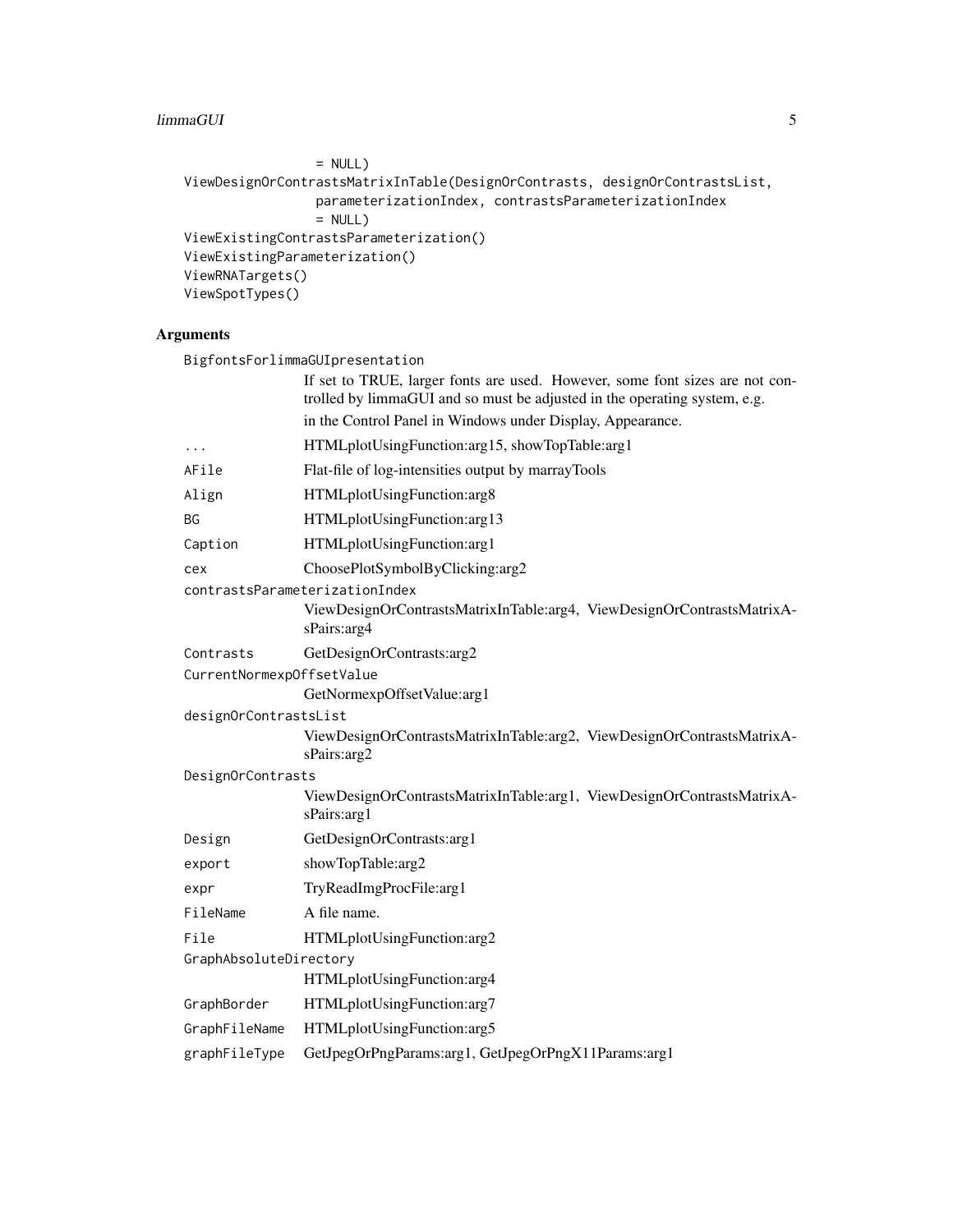| GraphRelativeDirectory    |                       |                                                                                                                                                                                                                                                        |  |
|---------------------------|-----------------------|--------------------------------------------------------------------------------------------------------------------------------------------------------------------------------------------------------------------------------------------------------|--|
|                           |                       | HTMLplotUsingFunction:arg3                                                                                                                                                                                                                             |  |
|                           | GraphSaveAs           | HTMLplotUsingFunction:arg6                                                                                                                                                                                                                             |  |
|                           | haystack              | nstrstr:arg1, strstr:arg1                                                                                                                                                                                                                              |  |
|                           | header                | See help for read.table                                                                                                                                                                                                                                |  |
|                           | Height                | HTMLplotUsingFunction:arg11                                                                                                                                                                                                                            |  |
|                           | img                   | SetupPlotMenus:arg1, Resize:arg1, CopyGraph:arg1, SetupPlotKeyBindings:arg2                                                                                                                                                                            |  |
|                           | index                 | deleteItemFromList:arg1                                                                                                                                                                                                                                |  |
|                           | initialfile           | SaveGraphAsJpeg:arg1, SaveGraphAsPDF:arg1, SaveGraphAsPNG:arg1, Save-<br>GraphAsPostscript:arg1, SetupPlotMenus:arg2                                                                                                                                   |  |
|                           | itemName              | deleteItemFromList:arg1                                                                                                                                                                                                                                |  |
|                           | list1                 | deleteItemFromList:arg1                                                                                                                                                                                                                                |  |
|                           | MFile                 | Flat-file of log-ratios output by marrayTools                                                                                                                                                                                                          |  |
|                           | needle                | nstrstr:arg2, strstr:arg2                                                                                                                                                                                                                              |  |
|                           | NumContrasts          | GetDesignOrContrasts:arg3                                                                                                                                                                                                                              |  |
|                           | p.value               | A p-value cutoff.                                                                                                                                                                                                                                      |  |
|                           | parameterizationIndex |                                                                                                                                                                                                                                                        |  |
|                           |                       | GetDesignOrContrasts:arg4, GetComponentsToExportInHTMLreport:arg1, Get-<br>DesignOrContrasts:arg4, ViewDesignOrContrastsMatrixInTable:arg3, ViewDe-<br>signOrContrastsMatrixAsPairs:arg3                                                               |  |
| parameterizationTreeIndex |                       |                                                                                                                                                                                                                                                        |  |
|                           |                       | GetParametersAndOrContrasts:arg1, ChooseContrastsParameterization:arg1, Choos-<br>eSpotType:arg1,GetCoef:arg1,GetParameterNames:arg1,GetReducedDuplicateS-<br>pacing:arg1, GetContrastsParameterizationNames:arg1, GetSpotTypesIncluded-<br>Names:arg1 |  |
|                           | parameterName         | HeatDiagramDialog:arg1                                                                                                                                                                                                                                 |  |
|                           | path                  | Path to the directory containing the MFile and AFile                                                                                                                                                                                                   |  |
|                           | pkgName               | getPackageVersion:arg1                                                                                                                                                                                                                                 |  |
|                           | pkg                   | Require: arg1                                                                                                                                                                                                                                          |  |
|                           | plotFunction          | SetupPlotMenus:arg1, HTMLplotUsingFunction:arg9, Resize:arg1, SaveGraphAsJpeg:arg2,<br>SaveGraphAsPDF:arg2, SaveGraphAsPNG:arg2, SaveGraphAsPostscript:arg2                                                                                            |  |
|                           | plottitle             | GetPlotLabels:arg1,GetPlotTitle:arg1                                                                                                                                                                                                                   |  |
|                           | PointSize             | HTMLplotUsingFunction:arg12                                                                                                                                                                                                                            |  |
|                           | quote                 | See help for read.table                                                                                                                                                                                                                                |  |
|                           | res                   | HTMLplotUsingFunction:arg14                                                                                                                                                                                                                            |  |
|                           | sep                   | Column separator. ("\t" for tab-delimited text)                                                                                                                                                                                                        |  |
|                           | slidenum              | ImageArrayPlotDialog:arg1                                                                                                                                                                                                                              |  |
|                           | spotType              | ChoosePlotSymbolByClicking:arg1                                                                                                                                                                                                                        |  |
|                           | SpotTypes             | SelectPlotSymbols:arg1                                                                                                                                                                                                                                 |  |
|                           | string                | fixSeps:arg1,SimplifyContrastsExpression:arg1,GetRNATypesFrom.ContrastsFromDropDowns.String:a                                                                                                                                                          |  |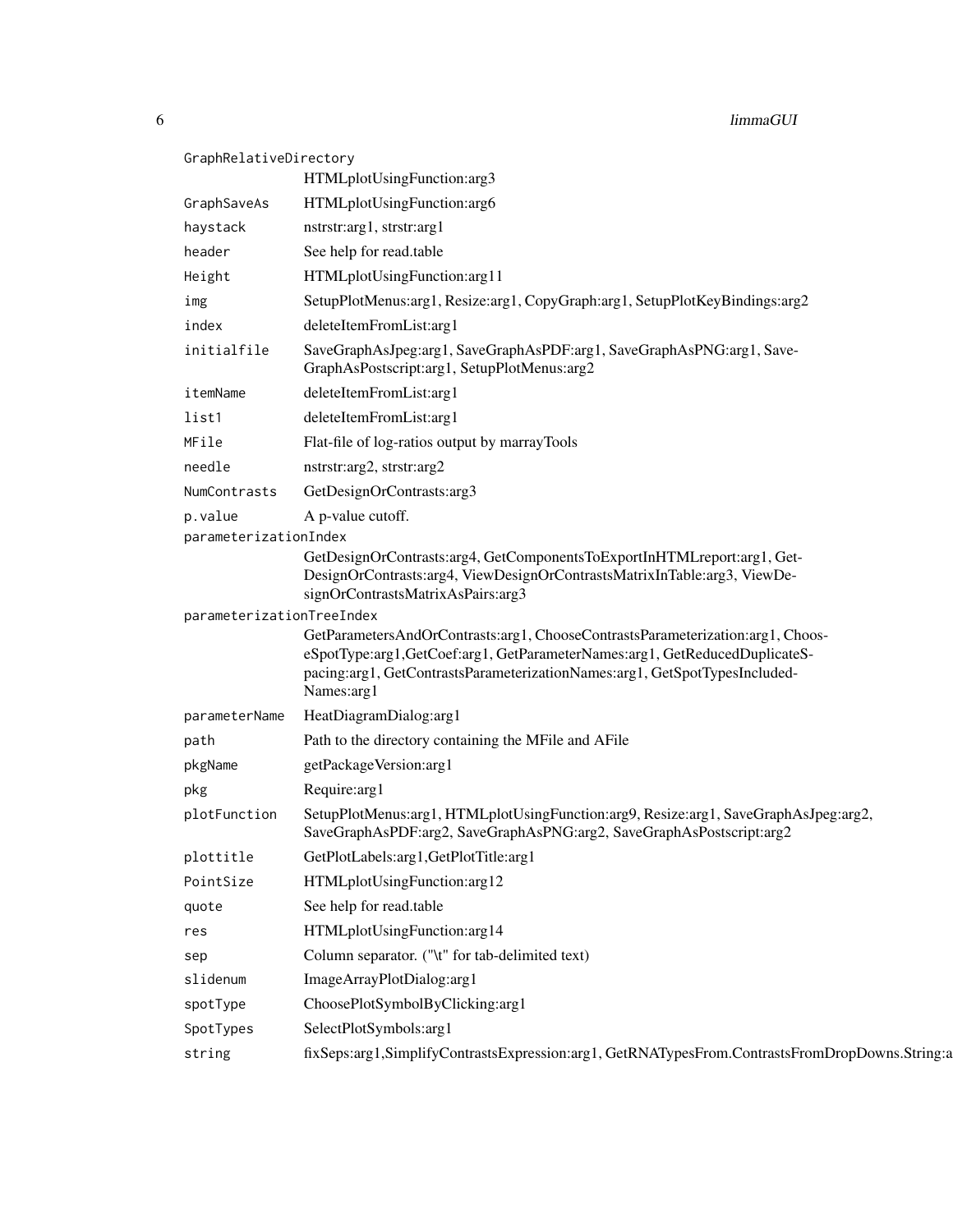#### limmaGUI 70 and 200 and 200 and 200 and 200 and 200 and 200 and 200 and 200 and 200 and 200 and 200 and 200 an

| tclPkg    | TclRequire: arg1                               |
|-----------|------------------------------------------------|
| tt        | SetupPlotKeyBindings:arg1, SetupPlotMenus:arg1 |
| verbose   | Optional diagnostic messages                   |
| view      | limmaUsersGuide:arg1                           |
| whatFor   | GetParametersAndOrContrasts:arg2               |
| whichCoef | GetCoef:arg2                                   |
| Width     | HTMLplotUsingFunction:arg10                    |
| xlabel    | GetPlotLabels: arg2                            |
| xlim      | GetNEWxlim:arg1                                |
| ylabel    | GetPlotLabels: arg3                            |

#### Details

This function launches a Graphical User Interface for the limma package by Gordon Smyth. The GUI uses Tk widgets (via the R TclTk interface by Peter Dalgaard) in order to provide a simple interface to the limma functions for linear modelling of microarrays and identification of differentially expressed genes.

#### Author(s)

James Wettenhall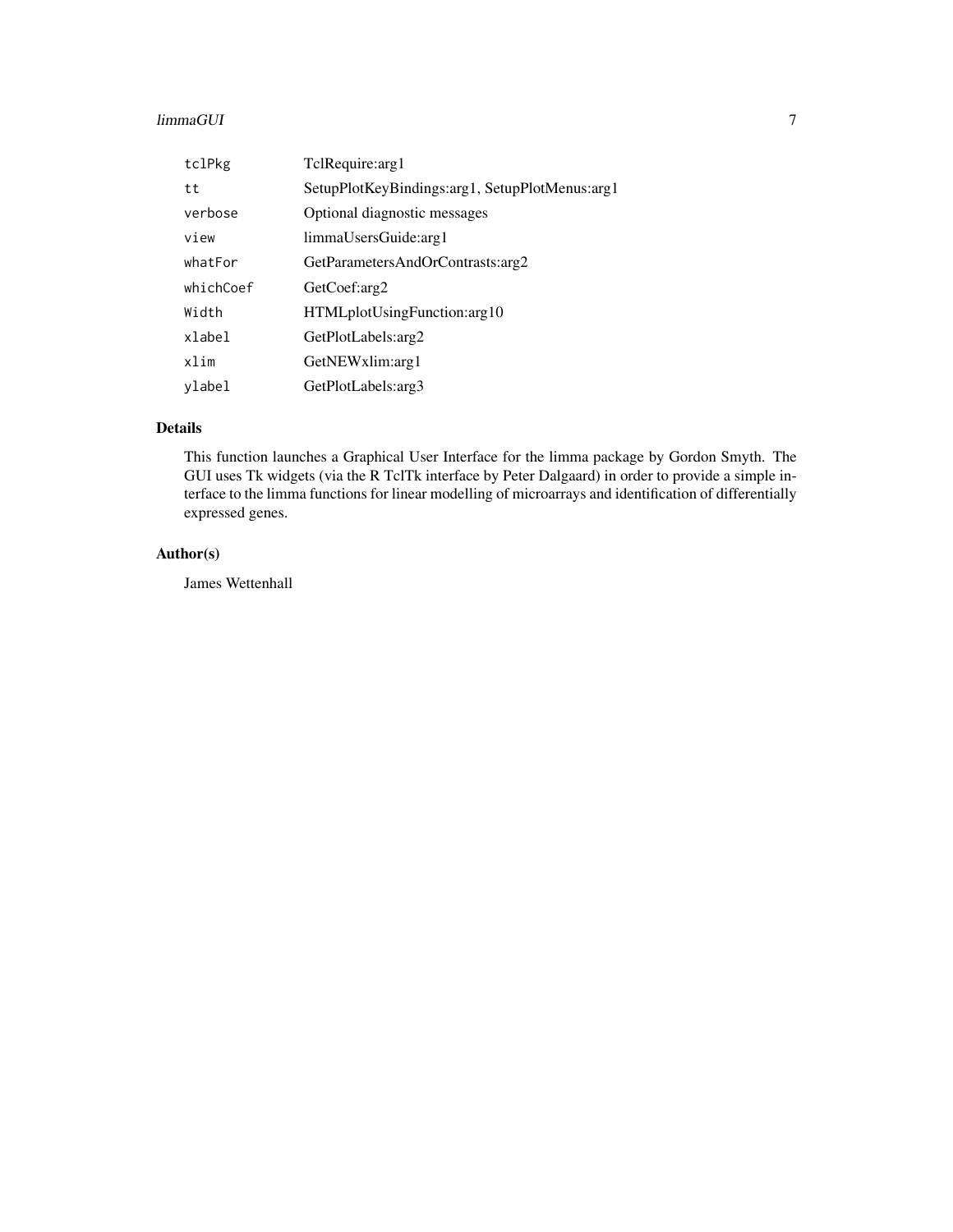# <span id="page-7-0"></span>**Index**

∗Topic IO limmaGUI, [2](#page-1-0) ∗Topic documentation LGchangeLog, [1](#page-0-0) AboutLimmaGUI *(*limmaGUI*)*, [2](#page-1-0) AboutNormalization *(*limmaGUI*)*, [2](#page-1-0) BChelp *(*limmaGUI*)*, [2](#page-1-0) ChooseContrastsParameterization *(*limmaGUI*)*, [2](#page-1-0) chooseDir *(*limmaGUI*)*, [2](#page-1-0) ChooseEbayesStatistic *(*limmaGUI*)*, [2](#page-1-0) ChooseParameterization *(*limmaGUI*)*, [2](#page-1-0) ChoosePlotSymbolByClicking *(*limmaGUI*)*, [2](#page-1-0) ChooseSpotType *(*limmaGUI*)*, [2](#page-1-0) ComputeContrasts *(*limmaGUI*)*, [2](#page-1-0) ComputeLinearModelFit *(*limmaGUI*)*, [2](#page-1-0) CopyGraph *(*limmaGUI*)*, [2](#page-1-0) CreateNewParameterization *(*limmaGUI*)*, [2](#page-1-0) CreateTreeAndList *(*limmaGUI*)*, [2](#page-1-0) DeleteContrastsParameterization *(*limmaGUI*)*, [2](#page-1-0) deleteItemFromList *(*limmaGUI*)*, [2](#page-1-0) DeleteParameterization *(*limmaGUI*)*, [2](#page-1-0) DupCorBoxPlot *(*limmaGUI*)*, [2](#page-1-0) ebayesBoxPlots *(*limmaGUI*)*, [2](#page-1-0) evalRcode *(*limmaGUI*)*, [2](#page-1-0) ExportAvalues *(*limmaGUI*)*, [2](#page-1-0) ExportHTMLreport *(*limmaGUI*)*, [2](#page-1-0) ExportMvalues *(*limmaGUI*)*, [2](#page-1-0)

fixSeps *(*limmaGUI*)*, [2](#page-1-0)

GetBackgroundCorrectionMethod *(*limmaGUI*)*, [2](#page-1-0)

ExportTopTable *(*limmaGUI*)*, [2](#page-1-0)

GetBetweenArrayNormalizationMethod *(*limmaGUI*)*, [2](#page-1-0) GetCoef *(*limmaGUI*)*, [2](#page-1-0) GetComponentsToExportInHTMLreport *(*limmaGUI*)*, [2](#page-1-0) GetContrastsParameterizationName *(*limmaGUI*)*, [2](#page-1-0) GetContrastsParameterizationNames *(*limmaGUI*)*, [2](#page-1-0) GetDEcutoff *(*limmaGUI*)*, [2](#page-1-0) GetDesignOrContrasts *(*limmaGUI*)*, [2](#page-1-0) GetGeneLabelsOptions *(*limmaGUI*)*, [2](#page-1-0) GetGenePixFlagWeightings *(*limmaGUI*)*, [2](#page-1-0) GetImageAnalysisColumnHeadings *(*limmaGUI*)*, [2](#page-1-0) GetImageProcessingFileType *(*limmaGUI*)*, [2](#page-1-0) GetJpegOrPngParams *(*limmaGUI*)*, [2](#page-1-0) GetJpegOrPngX11Params *(*limmaGUI*)*, [2](#page-1-0) GetlimmaDataSetName *(*limmaGUI*)*, [2](#page-1-0) GetlmFitMethod *(*limmaGUI*)*, [2](#page-1-0) GetLowessType *(*limmaGUI*)*, [2](#page-1-0) GetNEWxlim *(*limmaGUI*)*, [2](#page-1-0) GetNormexpOffsetValue *(*limmaGUI*)*, [2](#page-1-0) GetNumParametersNoTargets *(*limmaGUI*)*, [2](#page-1-0) getPackageVersion *(*limmaGUI*)*, [2](#page-1-0) GetParameterizationName *(*limmaGUI*)*, [2](#page-1-0) GetParameterNames *(*limmaGUI*)*, [2](#page-1-0) GetParametersAndOrContrasts *(*limmaGUI*)*,  $\mathcal{D}$ GetPlotLabels *(*limmaGUI*)*, [2](#page-1-0) GetPlotSize *(*limmaGUI*)*, [2](#page-1-0) GetPlotTitle *(*limmaGUI*)*, [2](#page-1-0) GetPValueCutoff *(*limmaGUI*)*, [2](#page-1-0) GetReducedDuplicateSpacing *(*limmaGUI*)*, [2](#page-1-0) GetRNATypesFrom.ContrastsFromDropDowns.String *(*limmaGUI*)*, [2](#page-1-0) GetSlideNum *(*limmaGUI*)*, [2](#page-1-0) GetSpotTypesForLinearModel *(*limmaGUI*)*, [2](#page-1-0) GetSpotTypesIncludedNames *(*limmaGUI*)*, [2](#page-1-0)